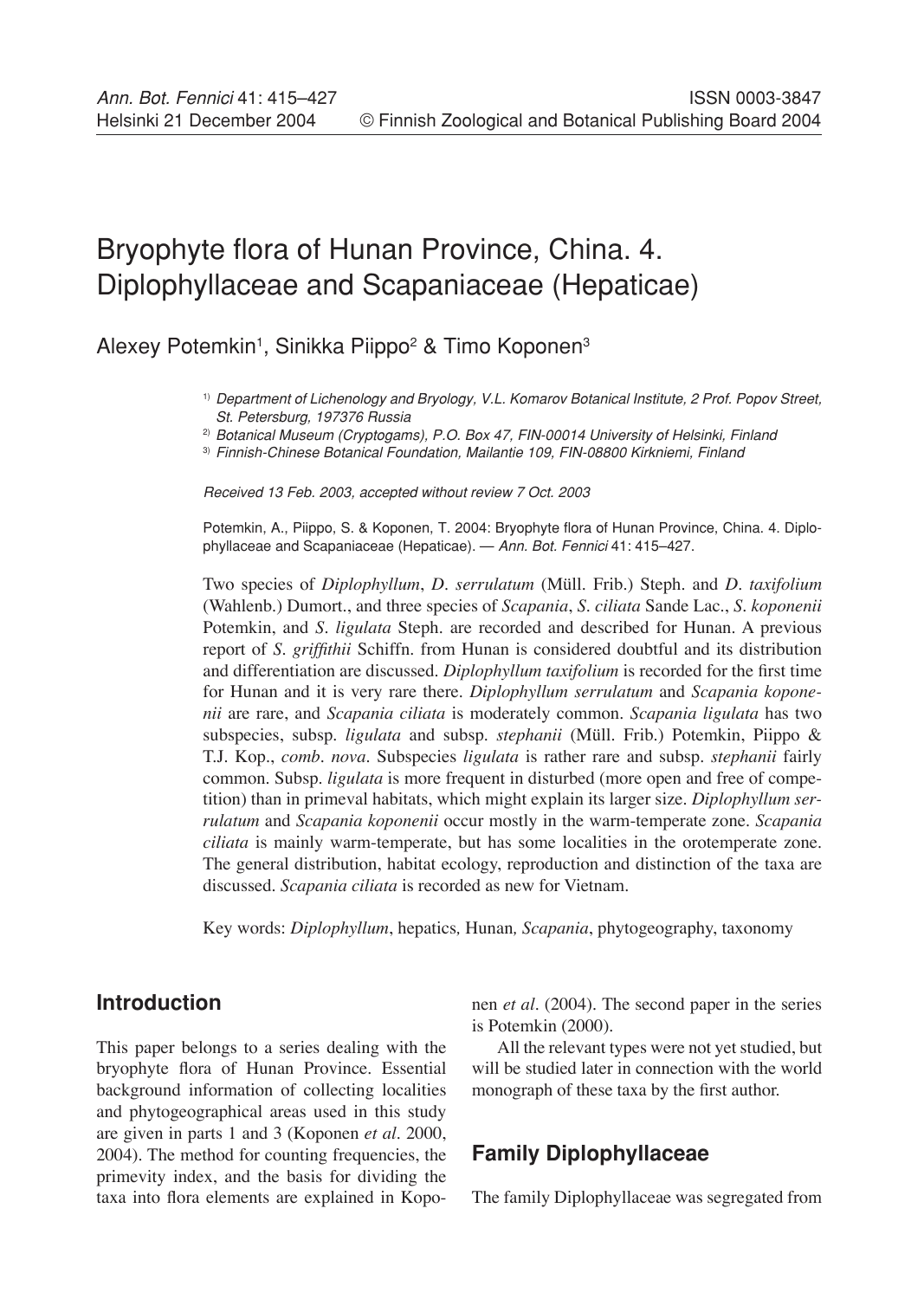Scapaniaceae on the basis of different morphology, distribution pattern and ecological behaviour (Potemkin 1999). It includes two genera, *Diplophyllum s. stricto* and *Douinia*. In the Hunan Province only the genus *Diplophyllum* is represented. *Douinia* is distributed in the Atlantic Europe (Düll 1983), S Greenland (Schuster 1988) and the central Pacific coast of North America (Frye & Clark 1946). Records of *Douinia* from Japan have not been confirmed (Amakawa & Hattori 1953: p. 56, Furuki & Mizutani 1994).

#### **Key to Diplophyllum in Hunan**

- 1. Ventral lobes of non-gemmiparous leaves broadly rounded at apex, occasionally with a mucro; dorsal lobes ± ligulate and obtuse, somewhat falcate; leaves usually denticulate to serrulate distally and basally, but entire to irregularly denticulate at the middle of the postical margin of ventral lobe; dioicous, often without perianths .......................................................... *D. taxifolium*
- 1. Ventral lobes of non-gemmiparous leaves  $\pm$  gradually narrowed into a sharp spinose apiculus; dorsal lobes elliptic to ligulate, narrowed from a broad base into a sharply spinose apiculus, mostly not falcate; leaves slightly to strongly serrulate throughout except on the inner margin of ventral lobe; autoicous, often with perianths ......................................................... *D. serrulatum*

**Diplophyllum serrulatum** (Müll. Frib.) Steph. (Figs. 1D–M, 4)

Spec. Hepat. 4: 112. 1910. — *Diplophylleia serrulata* Müll. Frib., Bull. Herb. Boiss. 3: 34. 1903.

*Diplophyllum sendaicum* Steph., Spec. Hepat. 6: 500. 1924.

Plants (0.5–)1.1–1.85 mm wide and 4–15 mm long, green to yellowish brown, branches lateral intercalary. Cortex ill-defined, 1–2-stratose of slightly to moderately thick-walled, usually unpigmented cells with a finely papillose outer surface; outer cortical cells only slightly smaller than internal cells, varying from not- to distinctly-flattened tangentially; usually with mycorrhiza dispersed mostly in outer and inner cortical cells. Leaves hardly to strongly serrulate except often on the inner margin of ventral lobe. Dorsal lobe 0.2–0.35(–0.4) of the ventral lobe, moderately divergent to subparallel with it, divergent with stem at an angle of ca.

30–45°, elliptic to ligulate, subacute to mostly ± abruptly spinosely pointed, 0.4–0.5 times as wide as long. Ventral lobe divergent with stem at an angle of ca.  $(45–)60–80(-90)$ °, ligulate to almost ellipsoid, somewhat falcate, 2.2–2.75 times as long as wide, chiefly gradually to sporadically rather triangulary narrowed in mostly  $\pm$  abruptly spinose apex with 1(-2)-celled uniseriate end terminated by a sharply spinose cell; proximal sector of ventral lobe margin with a distinct area of hyaline and empty cells. Keel 0.24–0.37 of the ventral lobe length, straight to moderately arched. Marginal teeth usually only cell wall projections or at most 1-celled, more strongly developed to leaf base. Marginal cells distally ca. 8–12  $\times$  9–16  $\mu$ m, slightly to rather strongly and evenly thick-walled in 1–3 rows in distal and median sectors of ventral lobe margin; median cells of ventral lobe  $11-17 \times 17-35 \mu m$ , ± evenly thin-walled; basal cells of ventral lobe with a short to rather long (to  $3/5$  ventral lobe) vittate area of elongated cells,  $11-16 \times 35-60$  $\mu$ m, evenly thick- to thin-walled; oil bodies smooth, 2–6 in each median not elongated cells, subspheric, ca. 2–3.5  $\mu$ m in diameter; cuticle weakly to moderately and occasionally rather coarsely papillose, with flat papillae. Gemmae common, 1–2-celled, green, thin- to somewhat thick-walled, polygonal to stellate, with strongly projected and thickened angles, ca.  $14-21 \mu m$ in diameter. Intensive gemma production results in considerable reduction of leaves and in the formation of *Anastrophyllum-*like flagellae (Fig. 1G). Autoicous or, according to Amakawa and Hattori (1955), in Japan sporadically paroicous. Male inflorescence mostly on long branches of 2–6 pairs of mutually similar leaves, which are strongly inflated basally or of considerably smaller than sterile leaves 1-androus bracts. Perianths terminal on main shoot, often with smallleaved innovations, or on short lateral branches. Perianth not or little compressed; apical half conical to obovate, usually with 4 deep plicae; mouth 0.2–0.4 the width of perianth, irregularly lobed; lobes dentate laciniate with teeth 1–3(–4) cells long; cells of teeth elongated, the terminal cell spinose, strongly thick-walled to rather gradually rounded at the end and thin-walled,  $9(-11)$  $\times$  25–57 mm, 2.8–6.3 times as long as wide (when mouth ciliate terminal cells thin-walled).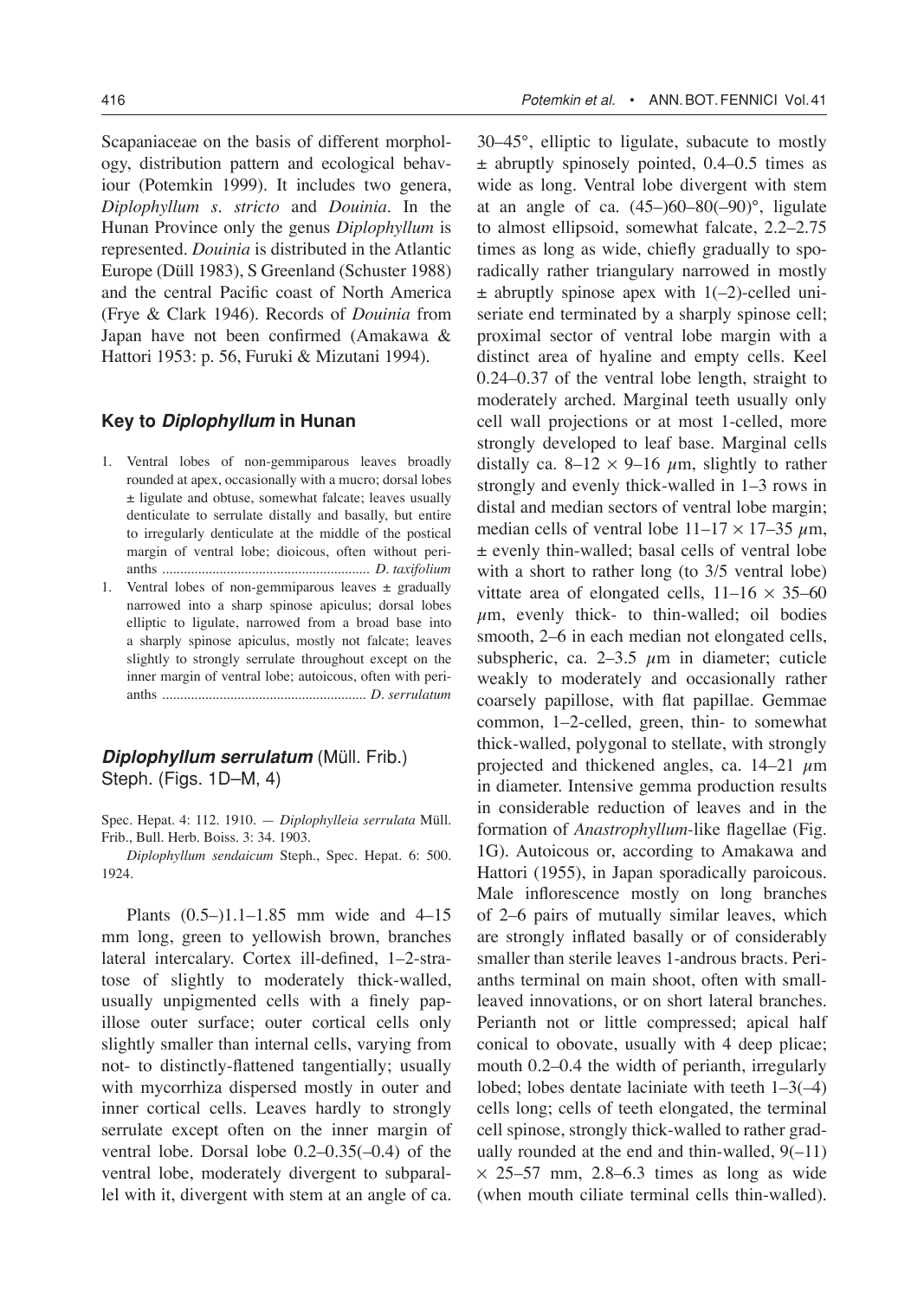

**Fig. 1.** Diplophyllum apiculatum (**A**–**C**), D. serrulatum (**D**–**M**) and D. taxifolium (**N**–**R**). — **A** and **E**: Sectors of perianth mouths. — **B**, **I**, **K**: Apical portions of ventral lobes. — **C**, **N**, **O**: Leaves. **O**: Leaf modified by gemma formation. — **D**: Sector of shoot with perianth and male branch. — **F**: Gemmae. — **G**: Small-leaved sector of abundantly gemmiparous shoot. — **H**: Median sector of postical margin of ventral lobe with strongly suppressed serrulations. — **J**: Median cells of ventral lobe with oil bodies. — **L**: Apical portion of dorsal lobe. — **M**: Female bract. — **P**: Apical sector of ventral lobe (of leaf **O**) modified from gemma formation. — **Q**: Ventral lobe of small leaf. — **R**: Apical sector of ventral lobe from **Q**. — **A**–**C** drawn from Schuster 450' (LE); **D** from Koponen et al. 57950 (H); **E**, **F**, **G**, **I**, **M** from Koponen et al. 50749 (LE); **H**, **J**, **K**, **L** from Koponen et al. 57953 (H); **N**–**R** from Koponen et al. 55516 (H). Scale bars: a: 0.4 mm (C, D, G). b: 20 µm (J). c: 40 µm (A, B, E, F, H, I, K, L, P, R). d: 0.2 mm (N, O, Q). e: 0.4 mm (**M**).

Spores 11.5–14  $\mu$ m, yellowish brown, distinctly papillose. Elaters  $6-9 \mu m$  in diameter.

ILLUSTRATIONS: Amakawa & Hattori 1955 (figs. XVII: 27–33; XVIII).

Study of extensive collections of *Diplophyllum serrulatum* from the area showed that its distinctions from the related *D. apiculatum* (A. Evans) Steph. need to be studied from fresh material. Variability of the perianth mouth of *D. serrulatum* completely overlaps with that of *D. apiculatum* (Fig. 1A, E)*.* Serration of the leaf margin in *D. serrulatum* tends to be almost suppressed in robust forms, but very distinct in weak plants. On the other hand Hunanese plants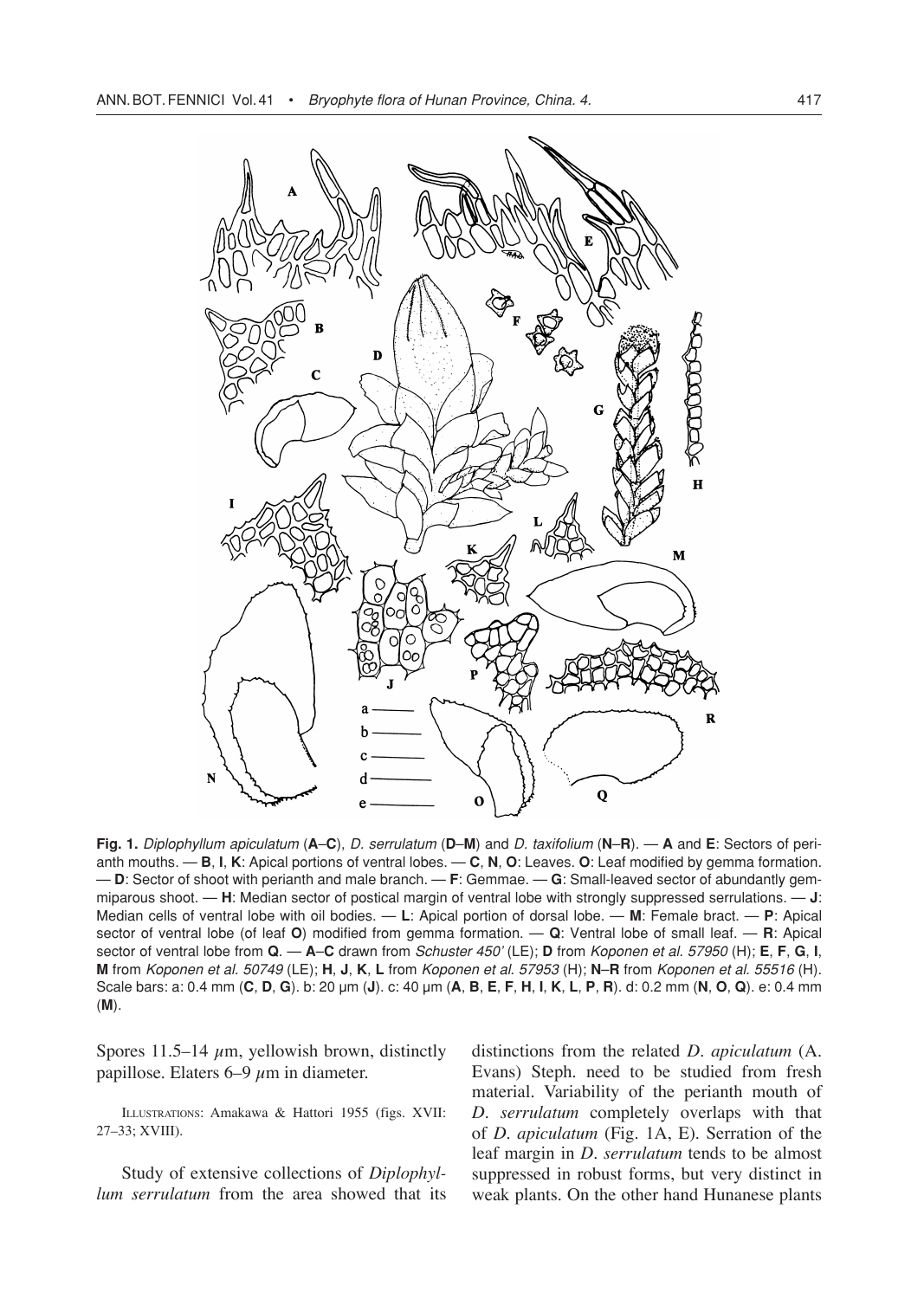of *D. serrulatum* develop small-leaved *Anastrophyllum*-like flagellae associated with intensive gemma production. Such flagellae are unknown in *D. apiculatum.* Oil bodies observed in plants of *D. serrulatum* about half a year after collecting were smooth (Fig. 1J) whereas Schuster (1974) described oil bodies of *D. apiculatum* as composed of distinct and slightly protuberant globules. Oil bodies of *D. serrulatum* appeared to be granulate at the beginning of their disintegration only. The other distinctive characters of *D. serrulatum* and *D. apiculatum* are the shapes of distal portions of perianth, which are conical with  $\pm$  straight sides (*vs.* obovate with  $\pm$  convex sides and more strongly narrowed to the mouth (mouth width usually 0.2–0.4 *vs.* 0.35–0.5 maximal perianth width). Additional distinctions include: ventral lobes mostly gradually narrowed from about the middle to the apex (*vs.* more abruptly narrowed in distal portion); both lobes with  $\pm$  abrupt 1(-2)celled uniseriate ends with strongly elongated sharply spinose terminal cells (*vs.* 1–2-celled uniseriate ends with moderately elongated, not or slightly spinose terminal cells) (Fig. 1B, C).

In Hunan *Diplophyllum serrulatum* frequently has gemmae and perianths. It is a rare species, and was collected in 11 localities mostly in the warm-temperate zone (Fig. 4). It occurs in river valleys in primeval mid-subtropical evergreen forests and primeval evergreen broad-leaved forests and in cultivated bamboo forest (*Phyllostachus pubescens*). Once it was taken on rocky mountain top with *Fokienia hodginsii, Pinus kwantungensis,* and *Tsuga longibracteata*. It was collected from dry to moist, open to shaded cliffs (26 collections), boulders (3), sand (3), and trunk (1), often with *Scapania ciliata*, at 640–1350 m. In China it was previously known only from Taiwan (Piippo 1990). Primevity index 7/4/0. Frequency in Hunan: rare.

RANGE IN HUNAN (specimens cited in Koponen *et al*. 2000 are not repeated): Mangshan. *4b*. 51495a. *7a*. *7b*. 50727a. *7c.* Taoyuandong. *20a.* 57942, 57943a, 57945a, 57947 (with *Scapania ciliata*), 57950, 57952, 57953, 57954a, 57957, 57964a, 57965. *21a.* 48504, 48543b. *21c*. 56050b, 56053b, 56054. *25a*. 56195a. *31*. 57419a (with *S. ciliata*), 57421b, 57424, 57425a, 57431, 57432b, 57433. *36*. 57132. *37*. 56680, 56681, 56699a, 56704b.

TOTAL RANGE: Asia 2: Chi Ja Ko Tai (Piippo 1990, Engel & Smith Merrill 1998).

**Diplophyllum taxifolium** (Wahlenb.) Dumort. (Figs. 1N–Q, 4)

Rec. d'Observ.: 16. 1835. — *Jungermannia taxifolia* Wahlenb., Fl. Lappon. 389. 1812.

*Diplophyllum taxifolium* differs from *D. serrulatum* in (1) ventral lobes of non-gemmiparous leaves  $\pm$  broadly rounded to blunt at apex; (2) dorsal lobes  $\pm$  ligulate falcate and (3) obtuse, and (4) dioicous sexual condition and rarity of perianth-bearing plants (unknown from Hunan). The leaves in *D. serrulatum* are mostly ± serrulate along postical margin of ventral lobe (*vs.* mostly subentire at least in median sector of proximal margin in *D. taxifolium*), but the degree of leaf serration overlaps strongly in Hunanese plants of both species and is not a very useful character in identification. Despite the strong variability of perianth mouth structure (Schuster 1974: p. 205), *D. taxifolium* can be recognized by its less elongated cells of perianth mouth, which varies from dentate-ciliate, with cells 2–3 times as long as wide, to subentire, with subisodiametric cells (Inoue 1976: p. 8, fig. 1). The spectrum of variability of perianth mouth in Chinese plants remains unknown.

Problems in identification of *Diplophyllum taxifolium* and *D. serrulatum* were dealt with by Inoue (1976: p. 178). Mature plants with leaves not modified by gemma production should be studied. Gemma production in *D. serrulatum*  usually results in obtuse ventral lobe tips resembling those of *D. taxifolium*, whereas juvenile leaves of *D. taxifolium* may develop a stronger serration resembling that of *D. serrulatum.*

SELECTED ILLUSTRATIONS: Schuster 1974 (figs. 336: 1-9; 337; 338: 2, 4, 5–7, 11, 13); Inoue 1976 (pl. 8); Gao & Zhang 1981 (fig. 32: 9–16).

*Diplophyllum taxifolium* was collected on cliffs and it is rare (collected in three localities). One of the localities was by a large waterfall in partly disturbed habitat in the warm-temperate zone, and the two others were in primeval orotemperate forest.

In China it was previously known from Heilongjiang and Jilin Provinces (Piippo 1990). Primevity index 2/1/0. Frequency in Hunan: rare.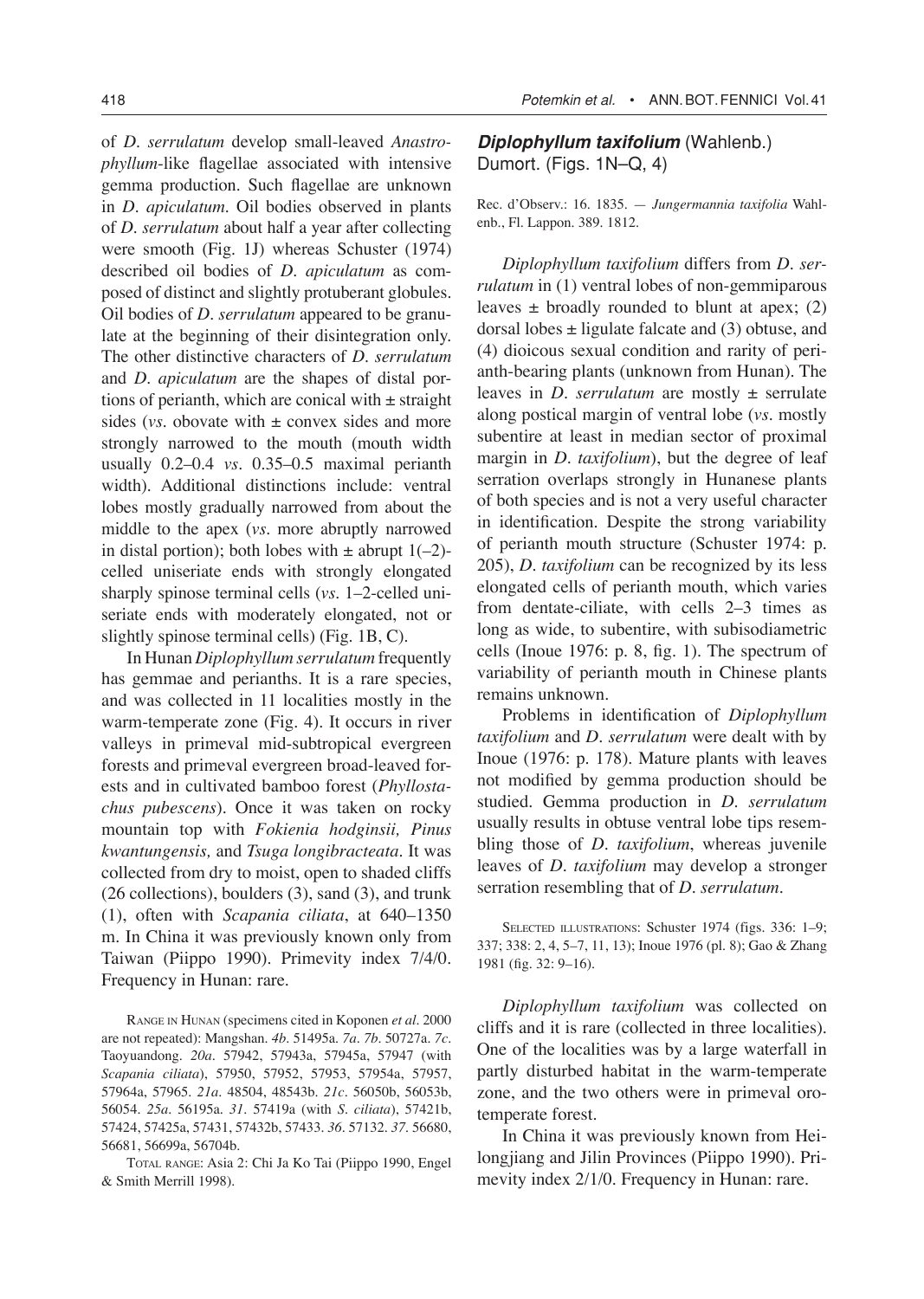RANGE IN HUNAN: Taoyuandong. *20a.* 57948a, around waterfall and its brook, at 670 m. Badagongshan. *45*. 55516, deciduous-evergreen forest along brook on cliff, at ca. 1450 m. *55a*. 54351, deciduous mixed forest with *Acer, Betula, Fagus, Tilia*, at ca. 1540 m (Fig. 4).

TOTAL RANGE: Am 1; Eur; As 1; As 2: Chi Ja Ko Tai; As 5 (Piippo 1990, Engel & Smith Merril 1998).

# **Family Scapaniaceae**

Scapaniaceae is treated as a monogeneric family after Potemkin (1999). The genus *Scapania* is represented in Hunan by three species.

#### **Key to Scapania in Hunan**

- 1. Cuticle almost smooth or moderately papillose, never with dense hemispherical papillae obscuring cell lumen; leaf margin ± serrate-dentate, terminal cells of teeth chiefly not spinose, 1.15–1.65 times as long as wide .. 2
- 1. Cuticle coarsely papillose with dense hemispherical papillae obscuring cell lumen; leaf margin spinose dentate to ciliate, terminal cells of teeth mostly 1.6–7.0 times as long as wide ................................................... 3
- 2. Leaf lobes broader and often obtuse ............................... ......................................... 3a. *S. ligulata* subsp. *ligulata*
- 2. Leaf lobes rather narrow and triangularly pointed .......... ....................................... 3b. *S. ligulata* subsp. *stephanii*
- 3. Leaf margin  $\pm$  ciliate to rarely rather longly spinose-dentate, terminal cells of teeth mostly (2.5–)3–7(–9.5) times as long as wide, constantly bleached ........... 1. *S. ciliata*
- 3. Leaf margin rather shortly spinose-dentate with terminal cells of teeth  $\pm$  (1.45–)1.6–2.0(–3.1) times as long as wide, sporadically bleached ................... 2. *S. koponenii*

#### **Scapania ciliata** Sande Lac. (Fig. 4)

*in* Miquel, Ann. Mus. Bot. Lugd.-Bat. 3: 209. 1867.

*Scapania spinosa* Steph., Bull. Herb. Boiss. 5: 107. 1897.

*Scapania levieri* Müll. Frib., Beih. Bot. Centralbl. 11: 542. 1902.

*Scapania hawaica* Müll. Frib., Nova Acta Acad. Caes. Leop.-Carol. German Nat. Cur. 83: 160. 1905.

Plants  $(1.2-)3-4(-4.5)$  mm wide and 10-40 mm long, usually green to rarely yellowish, fuscous or purple, simple or with solitary ventral intercalary branches in upper shoot sectors and often with branched lower shoot sector adjacent to substrate. Cortex  $(2-)3-4(-5)$ -stratose and with strongly thickened cells usually

with a deeper pigmented middle lamella; cortex often interrupted ventrally by several tiers of rather thin-walled cells; outer cortical cells with somewhat stronger thickenings than those of the internal cortical cells, not- to  $\pm$  stronglyflattened tangentially; mycorrhizae regularly present in area close to cortex ventral interruption. Leaves ciliate throughout, with usually shorter and more sparse teeth near lobe bases. Dorsal lobe 0.35–0.5 of the ventral lobe, moderately divergent from it, divergent from stem at an angle of ca. 20–60°, oblique cordate, oblong to reniform, plane to slightly convex or concave, broadly rounded to obtuse and rarely triangularly pointed, slightly to strongly extending beyond the further edge of stem,  $(0.8-)1.0-1.25$  times as wide as long, arcuately inserted, not decurrent. Ventral lobe divergent from stem at an angle of ca. 50–85 $^{\circ}$ ,  $\pm$  oval, plane to  $\pm$  convex with recurved postical margin, ± broadly rounded at apex, 0.6–0.8 times as wide as long, decurrent below keel insertion, not differentiated near postical margin base. Keel acute and 3–5-stratose from leaf base to sinus, 0.2–0.3 of the ventral lobe, straight to indistinctly arched, wing absent or locally narrow, entire. Marginal teeth or cilia  $1(-2)$ , more rarely 3 cells at base,  $1-2(-3)$  cells long, with 1–2-celled uniseriate tips, with terminal cells mostly  $(2.5-)3-7(-9.5)$  times as long as wide, constantly bleached. Marginal cells  $(8-)10-17(-23) \times (9-)11-23(-28) \mu m$ , thickto thin-walled, sporadically  $\pm$  bleached; median cells of ventral lobe  $(11–)14–23(-25) \times (14–)17–$ 28  $\mu$ m, thin-walled with vestigial to small, acute, rarely medium-sized slightly bulging trigones; basal cells of ventral lobe form ± definite area of lax tissue in small-celled leaves and not in largecelled leaves,  $16-24 \times 35-48 \mu m$ , thin-walled, with rather large extensive acute to strongly bulging, often subconfluent trigones; oil bodies nonpersistent,  $(2-)3-5$  per cell, rounded,  $(2-)3 4(-5)$   $\mu$ m in diam. (seen in less papillose cells of perianth); cuticle regularly coarsely papillose. Gemmae sporadically present, (1–)2-celled, colorless, thin- to slightly thick-walled, broadly to narrowly ovoid and subspheric, occasionaly rounded trigonal, ca.  $10-14(-17) \times 17-25(-30)$  $\mu$ m, (1.1–)1.2–2.0(–2.5) times as long as wide; gemmiparous leaves tend to develop branched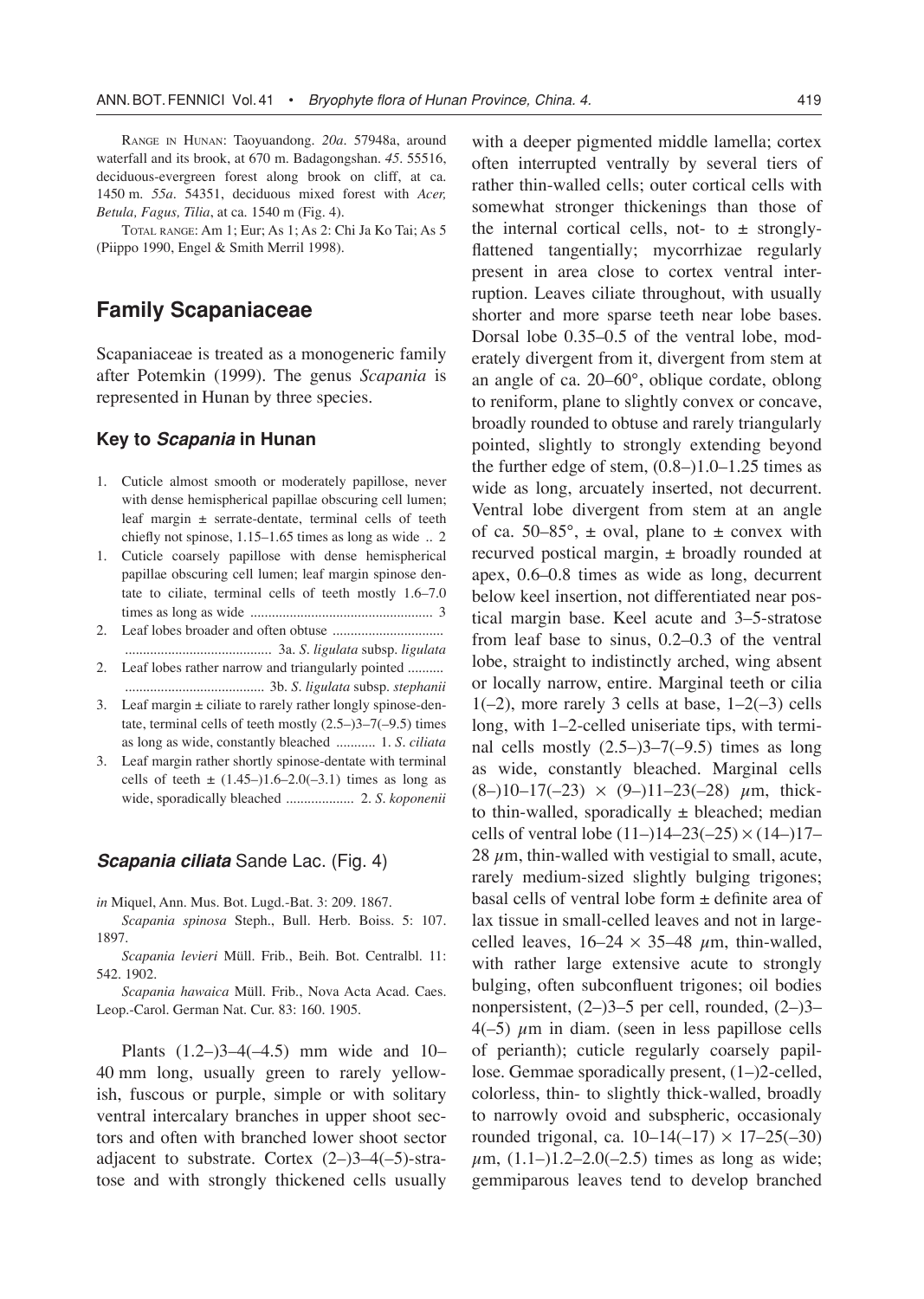cilia and/or partly subentire margins. Dioicous or paroicous. Androecia hardly defined from sterile shoot sectors, formed of several pairs (1–2 on paroicous and up to 10 pairs on male shoots) of 1–4-androus bracts with dorsal lobes larger and more strongly convex than on sterile leaves and often purple near keel. Female bracts larger than leaves, with larger dorsal lobes and longer keels. Perianth strongly compressed and eplicate distally, hardly compressed, occasionally pluriplicate and multistratose proximally up to the middle third, mouth densely shallowly lobulateciliate to ciliate when lobules suppressed, with cilia  $1-5(-7)$  cells long,  $1-3$ -celled at base.

SELECTED ILLUSTRATIONS: Müller 1905 (taf. 10b as *Scapania hawaica*; taf. 14b as *S. levieri*; taf. 27a as *S. spinosa),* Amakawa & Hattori 1954 (fig. VII: 14–16 as *S. spinosa),* Amakawa 1964 (fig. 4: a–f as *S. levieri)*; Inoue 1974: pl. 37.

*Scapania ciliata* is the most easily recognized species among the regional *Scapania* due to (1) ciliate to spinose-dentate leaf margins with (2) distinctively bleached and glistening cilia or teeth; (3) very densely coarsely papillose cuticle with hemispherical papillae usually obscuring cell lumen; (4) ventral lobes broadly rounded at apex, and (5) mostly rounded dorsal lobes. It is closest to *S. bhutanensis* Amak., known from Eastern Himalayas and Yunnan (Potemkin 2002). The latter is distinct from *S. ciliata* in (1) dorsal lobe mostly ovate to cordate, moderately convex, often subparallel to stem; (2) keel very short, 0.09–0.2 of the ventral lobe, often arched; (3) marginal cilia near dorsal lobe base long and sporadically branched; (4) gemmae brown and broader, ca.  $14-19 \times 16-30 \mu m$ ,  $\times 1.0-1.6$  as long as wide, and (5) cilia of perianth mouth branched.

*Scapania ciliata* is moderately common in Hunan (28 localities). It has a rather aggressive reproductive strategy, freely disseminating by gemmae and spores. The species occurs along streams and near waterfalls in primary and secondary warm-temperate evergreen mixed forests, along river beds in primeval warm-temperate forests, and mixed broad-leaved evergreen and deciduous forest with dense bamboo undergrowth, second-growth evergreen forest with planted *Cunninghamia lanceolata, Cryptomeria* or *Metasequoia glyptostroboides,* and *Pinus massoniana*, in second-growth forest, as well

as in *Liriodendron, Alniphyllum, Metasequoia,* and *Phellodendron* plantations, and in cultivated bamboo (*Phyllostachus pubescens*) forests. Eleven of the collecting localities were primeval and 17 disturbed, three of them heavily so, such as road and path sides or even man-made habitats like stonewalls. Based on this data, *Scapania ciliata* can survive in disturbed habitats, if a suitable substrate is available. It was collected on cliffs (52 collections), boulders and stones (11), humus  $(2)$ , sand  $(2)$ , fallen trees  $(2)$ , trunk  $(1)$ , stump (1), and gravel (1) at 273–1750 m (Fig. 4). In China *Scapania ciliata* was previously known from seven central Chinese and Himalayan provinces (Piippo 1990). Primevity index 11/14/3. Frequency in Hunan: moderately common.

RANGE IN HUNAN (specimens cited in Koponen *et al*. 2000 are not repeated): Mangshan. *3b*. 51566a. *4b.* 51477. *5. 7a.* 50981. *12b*. *14a*. Wulingyuan. *16c. 17c*. 58463a. *19d*. Taoyuandong. 20a. 57947 (with *Diplophyllum serrulatum*), 57948b, 57949a, 57950 (with *D. serrulatum*), 57954c, 57957 (with *D. serrulatum*). *21a*. 48500, 48503a, 48504 (with *D. serrulatum*), 48543a, 54856a, 56005a. *21c*. 55149a, 55154, 55157, 55177a, 56039, 56050a, 56053a, 56054 (with *D. serrulatum*), 56055b, 56058a, 56064a, 56073c. *21d*. 55926, 55945a. *23b*. 55874. *25a*. 56195b. *25c*. 56637. *27.* 55211a. *31.* 56314, 56317a, 56318, 57419a (with *D. serrulatum*), 57421a, 57424 (with *D. serrulatum*), 57425b, 57426a, 57428, 57429a, 57431 (with *D. serrulatum*), 57432a, 57433 (with *D. serrulatum*), 57714a. *32*. 57193a. *34*. 56990a. *35.* 56408. *37.* 56679a, 56680 (with *D. serrulatum*), 56686, 56699b, 56703, 56704a, 56705a, 56730a. Badagongshan. *43.* 48414, 48457a. *44b*. 50189a. *55c*. 58779. Yankou. *74b*. 60961A, 60965A. *79a*. 60626A. *79b*. 59539, 59585A, 60662, 60669A, 60679, 60704.

The species was reported by Nicholson (1930) as *Scapania levieri* from SW Hunan: Yün-shan bei Wukang, 900– 1180 m, 7.8.1917–30.6.1918 *Handel*-*Mazzetti 11130*. The collections of Handel-Mazzetti were unavailable for study.

TOTAL RANGE: As 2: Chi Ja Ko Tai; As 3: Bhu Ne Si In (NE) (Amakawa 1971, Long & Grolle 1990, Piippo 1990) Vi (Prov. Kontum, *Averjanov* (LE), new for Vietnam).

#### **Scapania koponenii** Potemkin (Fig. 4)

Ann. Bot. Fennici 37: 41. 2000.

*Scapania* cf. *aspera* M. & H. Bernet *sensu* Potemkin *in* Koponen *et al.,* Ann Bot. Fennici 37: 24. 2000.

*Scapania koponenii* was recently described by Potemkin (2000). It is rare (nine localities) in Hunan and occurs both in primeval and disturbed habitats in the warm-temperate zone.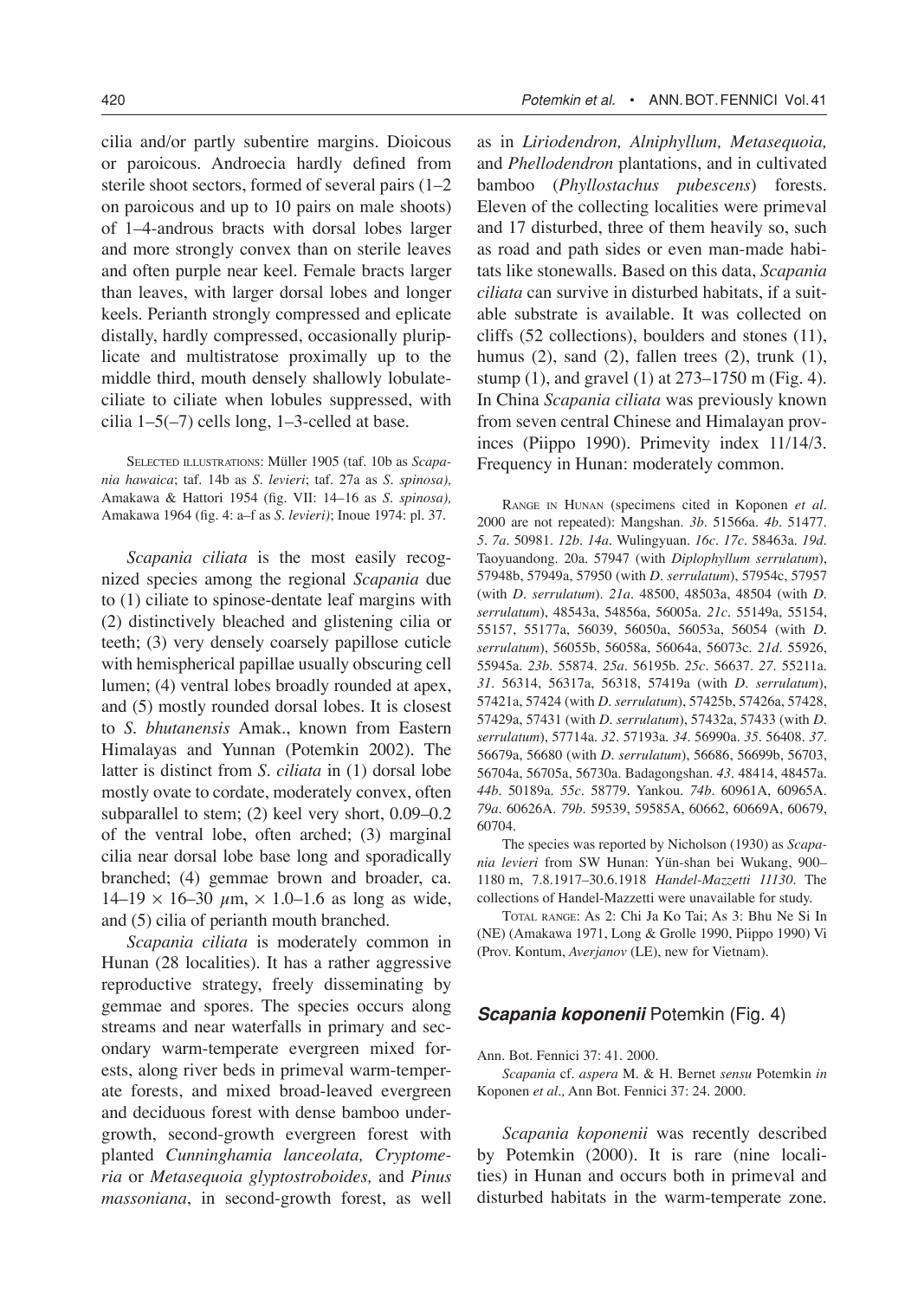Disturbed habitats were bamboo forest (*Phyllostachys pubescens*), *Cunninghamia* plantation, and second-growth evergreen mixed forest, and road, path and brook-side cliffs. The primeval habitats were *Cyclobalanopsis, Lithocarpus, Pinus kwantungensis, Pseudotaxus, Rhododendron,* and *Schima* forests, and a rocky mountain top with *Fokienia hodginsii, Pinus kwantungensis,* and *Tsuga longibracteata*. It was collected on moist to rather dry, open to completely shaded cliffs at 500–1180 m (Fig. 4). *Scapania koponenii* usually occurs with gemmae and often has perianths. Mature capsules are known only from a spring collection from Fujian Province. In China known from Fujian, Guangdong, Hunan, Jiangxi, and Zhejiang Provinces (Potemkin 2000). Primevity index 4/5/0. Frequency in Hunan: rare.

RANGE IN HUNAN (specimens cited in Potemkin 2000 are not repeated): Mangshan. *3a*. *6*. *7a. 7b. 7c. 7e*. Wulingyuan. *18a. 52954b*. *19d.* Taoyuandong. *21c. 56055a*.

TOTAL RANGE: As 2: Endemic to China (Potemkin 2000).

### **Scapania ligulata** Steph. subsp. **ligulata** (Figs. 2C, F, J, N, 4)

Hedwigia 44: 14. 1904. — Holotype: Japan. Yakushima, 1900 *Faurie 882* (G-025969!).

Plants 1.5–4.2 mm wide and 5–40 mm long, deep green to yellowish, fuscous and purplish brown, with sporadic ventral intercalary branches and subfloral innovation. Cortex 2–5-stratose of strongly thick-walled cells with mostly indefinite middle lamellae, usually interrupted ventrally by several tiers of  $\pm$  thin-walled cells; outer cortical cells with smaller, similar or larger cavities than in intracortical cells, tangentially flattened or not; mycorrhizal infection occasionally present postically in lower shoot sector. Leaves dentate to serrate distally and medially mainly (in strongly dentate forms teeth spread to lobe bases), rarely subentire. Dorsal lobe (0.25–)0.3–0.6(–0.85) of the ventral lobe, subparallel to moderately divergent with it, divergent with stem at angle ca. 20–60°, obliquely reniform, oblong and ovate, mostly  $\pm$  convex, exceptionally  $\pm$  concave with incurved antical margin, rounded and short apiculate, a little extending beyond the further edge

of stem, 0.77–1.18 times as wide as long, subtransversely to mostly arcuately inserted, largely not decurrent. Ventral lobe divergent with stem at angle ca. 35–85°, oblong-ligulate to broadly lanceolate and ovate, blunt and rounded, 0.6–0.9 times as wide as long, arcuately inserted and decurrent below the keel insertion, not hyaline and similarly pigmented near base margin. Keel acute, 2–4–7-stratose and 2–3 cells wide from leaf base to sinus,  $0.15-0.42(-0.5)$  of the ventral lobe length, straight to indistinctly arched; wing absent or narrow, entire. Marginal teeth  $1-2-4(-6-8)$  cells at base,  $1-4(-5)$  cells long, with 1–2(-4)-celled uniseriate ends, with terminal cells  $(1.0-)1.2-1.5(-1.7)$  times as long as wide. Marginal cells distally  $(9-)10-14(-17) \times$ 10–17(–20)  $\mu$ m, hardly to strongly thick-walled in several rows (Fig. 2D–F); median cells of ventral lobe  $(10-)11-18(-20) \times (14-)17-25(-30)$  $\mu$ m, thin- to slightly thick-walled with vestigial to moderate, acute and sporadically slightly bulging trigones; basal cells of ventral lobe form mostly small to exceptionally extensive area of lax tissue,  $(11-)14-28 \times 21-42$ , thin- to thick-walled, with moderate acute to bulging and often confluent trigones; oil bodies nonpersistent, finely granulate  $(1–)2–5(-7)$  per median cell of ventral lobes,  $\pm$  rounded, 3.5–5.5  $\mu$ m in diam., to ovoid,  $2-2.5 \times 3.5-4 \mu$ m, exceptionally (*Koponen et al.* 58412) 4.5–7(-9)  $\times$  4–7  $\mu$ m; cuticle smooth to finely and moderately papillose. Gemmae mostly present, predominantly 1- or occasionally 2-celled, colorless to brownish when developed on nonpigmented leaves and exceptionally purplish or brownish when developed on similarly pigmented leaves, thinto occasionally  $\pm$  thick-walled, mainly broadly ovoid, often with admixture of elliptical, ovate, lemon-shaped, subsphaeric, rarely narrowly ovoid,  $(10-)11-14(-15) \times (11-)17-23(-25) \mu m$ ,  $(1–)1.4–1.8(-2.17)$  times as long as wide; gemma production leads to reduction and/or modification of lobe shapes from oblong to ovate, reduction of marginal teeth and formation of area of elongated cells along leaf margins. Dioicous. Androecia  $\pm$  compact to rather lax, of 3–5–10 pairs of 2–4-androus bracts, which are smaller than sterile leaves, dentate and subequally bilobed. Female bracts similar to leaves, but larger. Perianth strongly to moderately com-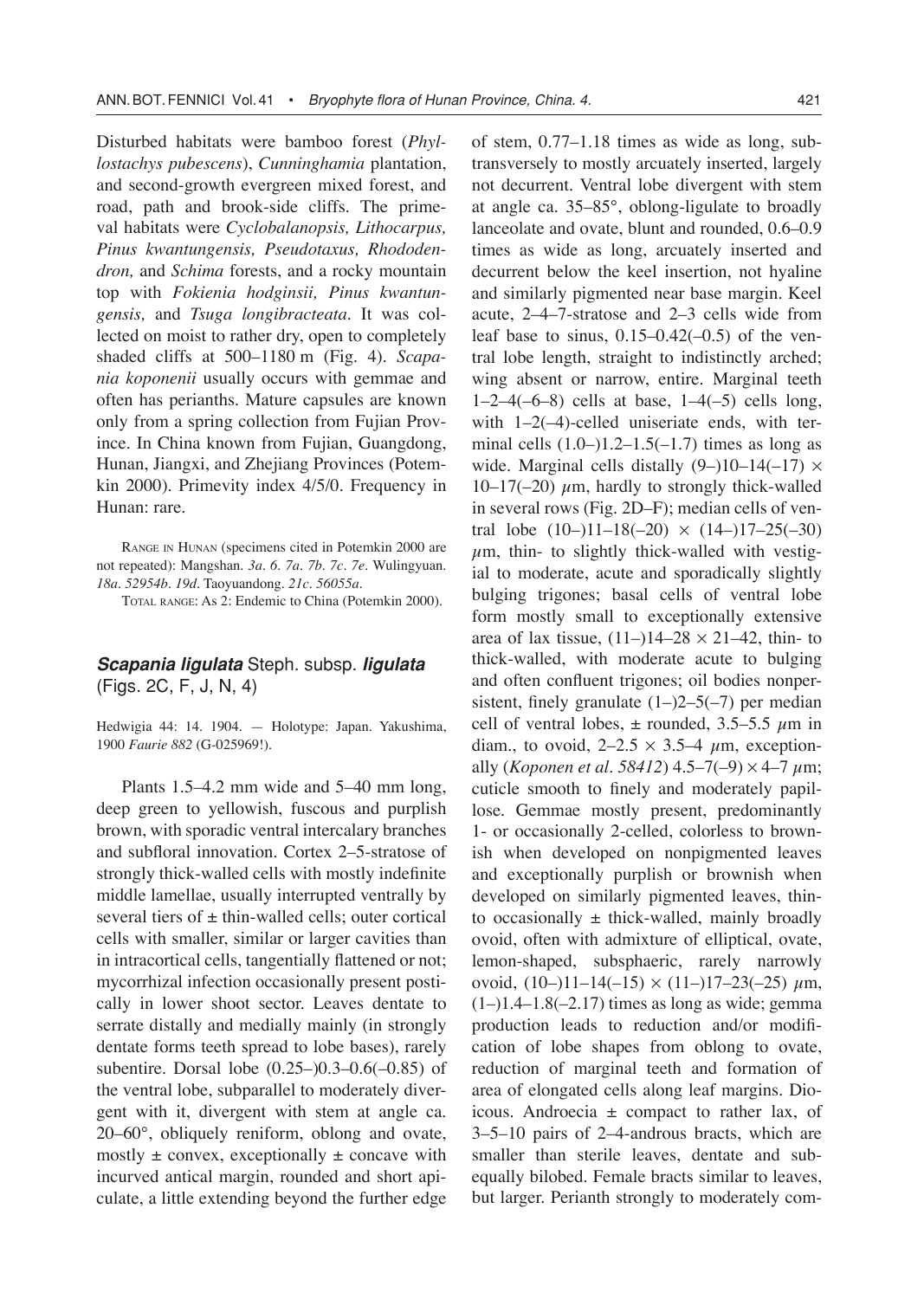

Fig. 2. Scapania ligulata subsp. ligulata (C, F, J, N) and subsp. stephanii (A, B, D, E, G-I, K-M, O). - A and C: Gemmae. — **B**: Sector of perianth mouth. — **D**, **E**, **F**: Sectors of postical margin of ventral lobes. — **G**: Sector of male shoot. — **H**: Plant with perianth. — **I**: Leaf on stem, postical aspect. — **J**: Median cells of ventral lobe with oil bodies. — **K**–**N**: Leaves. — **O**: Lateral sector of stem cross section. — Subsp. stephanii: **A**, **E**, **K**–**M** drawn from Koponen et al. 58412 (H); **B**, **D**, **G**–**I**, **O** from Koponen et al. 52954 (LE); subsp. ligulata: **C**, **N** from Koponen et al. 55840 (H); **F** from Koponen et al. 55359a (H); **J** from Koponen et al. 55046a (H). Scale bars: a: 0.8 mm (**G**, **H**, **I**–**N**). b: 40 mm (**O**). c: 20 mm (**J**). d: 40 mm (**B**, **D**–**F**). e: 20 mm (**A**, **C**).

pressed, truncate, occasionally recurved, eplicate when strongly compressed, or with some plicae when somewhat inflated; mouth short to long dentate, teeth not branched, 2–6 cells at base, 3–12 cells long, with 1–4(–5)-celled uniseriate ends and terminal cells 1.3–2.0 times as long as wide.

ILLUSTRATIONS: Müller 1905 (taf. 49a), Amakawa & Hattori 1954 (figs. VII: 1–13*)*, Amakawa 1964 (fig. 6).

While *Scapania ligulata* subsp. *ligulata* and

subsp. *stephanii* seem to be distinct taxa because of different size of plants, shape of leaf lobes and length of keel, they have virtually no reliable distinctions when extensive material from the whole range is studied. Subsp. *stephanii* appears to represent a complex of small forms with rather narrow and largely triangularly pointed lobes, whereas subsp. *ligulata* is a complex of larger forms with broader and often obtuse leaf lobes. These complexes seem to be genetically stabilized and according to published records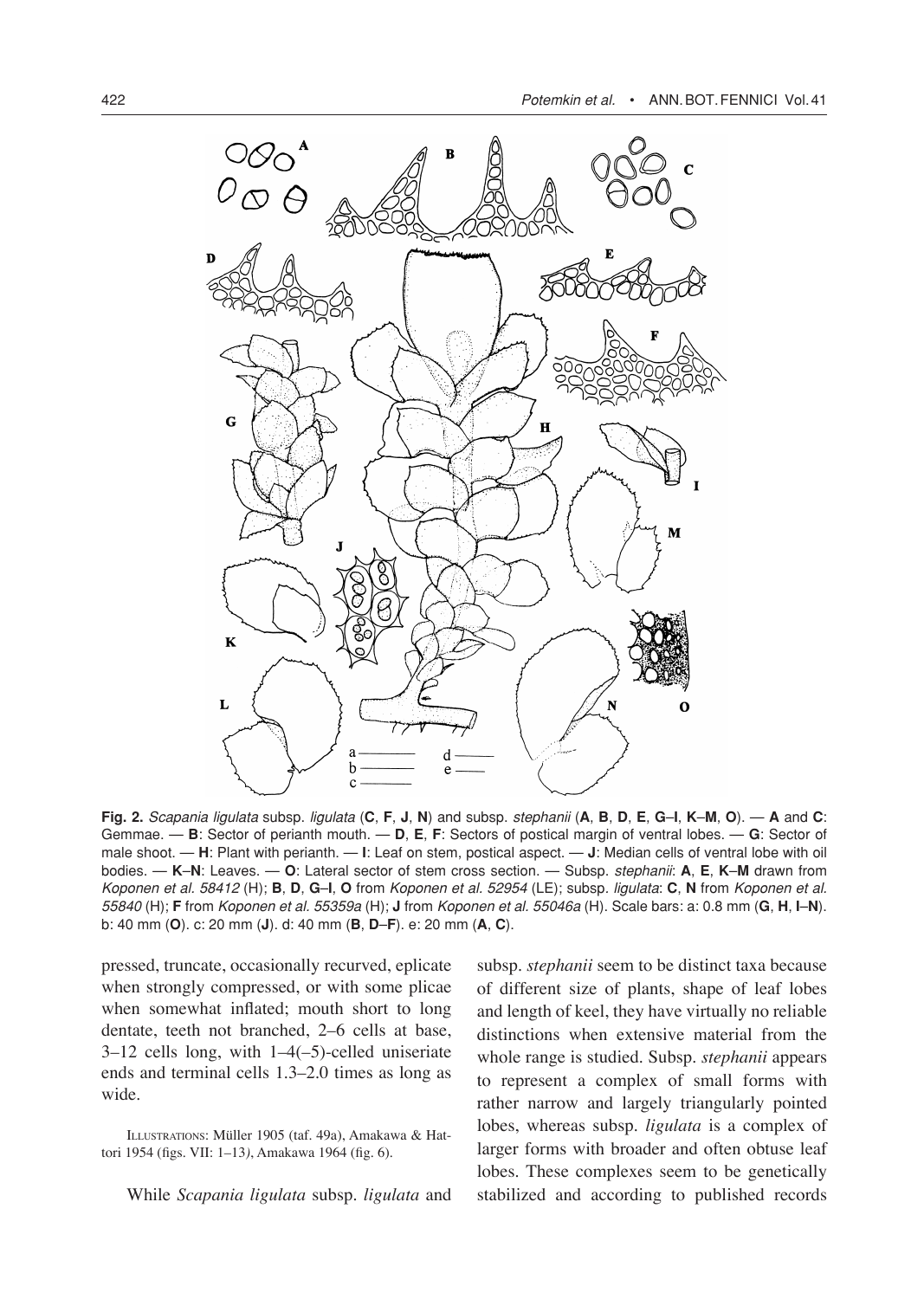(Amakawa & Hattori 1954, Amakawa 1964, 1975, Inoue 1972), they have somewhat different distributions. Subsp*. stephanii* is distributed further northward than subsp. *ligulata* and does not penetrate into the Himalayas.

The maps (Fig. 4) of the subspecies *ligulata* and *stephanii* of *Scapania ligulata* show a slight difference in their altitudinal distribution. The dots of subsp. *ligulata* in the warm-temperate zone overlap completely with those of subsp. *stephanii*, which, however, has occurrences in the orotemperate zone. Subsp. *ligulata* has only two localities in primeval habitats and 15 in disturbed habitats, including four man-made habitats, while these figures for subsp. *stephanii* are 14 primeval and 26 disturbed localities, including two man-made habitats. An explanation for their different morphology might be that the larger subsp. *ligulata* is a result of growing in open habitats free of competition. Subsp. *stephanii* is better suited for growing in more shaded habitats where the light conditions and competition from other plants adapted in primeval conditions may affect its size. The difference in distribution and the different habitat ecology support our opinion that these taxa are worth recognizing at subspecific level, since their general distributions and local distributions are not similar.

Subsp*. ligulata* was collected on mesic to moist outcrops, boulders and stones (11 specimens), cliffs and outcrops (13), logs (3), humus (1), gravel (1), and bamboo base (1), in open, partially to fully shaded niches at 273–1280 m (Fig. 4). It grows in the warm-temperate zone, and more often in disturbed or man-made habitats than in primeval habitats. Disturbed habitats were road and trail sides and brook sides in second-growth forests and a bamboo cultivation, along trail in orchards (*Manihot*, sweet potato, *Citrus*), and in bamboo and *Cunninghamia* plantation forests. Primeval localities were in evergreen broad-leaved forests with *Acer, Albizzia, Castanopsis, Cyclobalanopsis, Fokienia, Indocalamus, Lindera, Liquidambar, Litsea, Meliosma, Michelia, Nyssa, Pinus massoniana, Schima,* and *Rhododendron. Scapania ligulata* subsp. *ligulata* was previously known from Anhui, Guangxi, and Yunnan Provinces (Koponen *et al.* 2000). Primevity index 2/11/4. Frequency in Hunan: rather rare.

RANGE IN HUNAN (the specimens cited in Koponen *et al*. 2000 are not repeated): Mangshan. *10a. 10c. 12b.* Wulingyuan. *17c*. 58449. *19a. 80.* 58367A, 58381, 58383. *81a*. 58412A, 58415A. *83*. 58534A. Taoyuandong. *21c.* 56073a. *22*. 52605, 56206a, 56294. *23b.* 55840, 55841a, 55853a. *26.* 55359a, 55373, 55375. *29*. 56462a. *34*. 56990b, 56990c. Yankou. *74b*. 60928A, 60933A. *75b*. 60505a, 60507. *76b*. 60985, 60993A.

TOTAL RANGE: As 2: Chi Ja Tai; As 3: In (NE) Ne (Amakawa 1964, 1975, cf. Amakawa & Hattori 1954, Piippo 1990).

**Scapania ligulata** Steph. subsp. **stephanii** (Müll. Frib.) Potemkin, Piippo & T.J. Kop., comb. nova (Figs. 2A, B, D, E, G–I, K–M, 4)

S*capania stephanii* Müll. Frib., Nova Acta Acad. Caes. Leop.-Carol. German. Nat. Cur. 83: 273. 1905.

Leaves with dorsal lobes obliquely cordate to elliptical-lanceolate and obovate, mostly  $\pm$ convex, exceptionally  $\pm$  concave with incurved antical margin, apiculate to sporadically cuspidate, reaching the further edge of stem but mostly not extending beyond it, 0.63–0.85 times as wide as long, subtransversely to mostly arcuately inserted, largely not decurrent. Ventral lobe sharply triangularly pointed, (0.55–)0.6–  $0.75(-0.83)$  times as wide as long.

ILLUSTRATIONS: Müller 1905 (taf. 41, 50b), Amakawa & Hattori 1954 (VIII & IX as *S. stephanii)*.

Subsp. *stephanii* was collected on cliffs and outcrops (51 specimens), stones and boulders (15), sand (3), trunks (2), bush (1), stump (1), and litter (1), at 375–1600 m. It is moderately common (42 localities) in Hunan. It was collected both in disturbed and primeval localities. Disturbed habitats were along streams and rivers in second-growth forests, second growth warm-temperate evergreen mixed forests, second-growth evergreen forests with planted *Cunninghamia lanceolata*, second-growth broad-leaved forests with mixture of *Alniphyllum, Liriodendron, Metasequoia,* and *Pinus*, in bamboo cultivations, and on road side cliffs and banks. Primeval habitats were along river shores or on slopes in primeval forests and in valleys along brooks, and evergreen broadleaved forests in the warm-temperate zone, and in deciduous mixed forests in the orotemperate zone at 400–1600 m. In China it was known from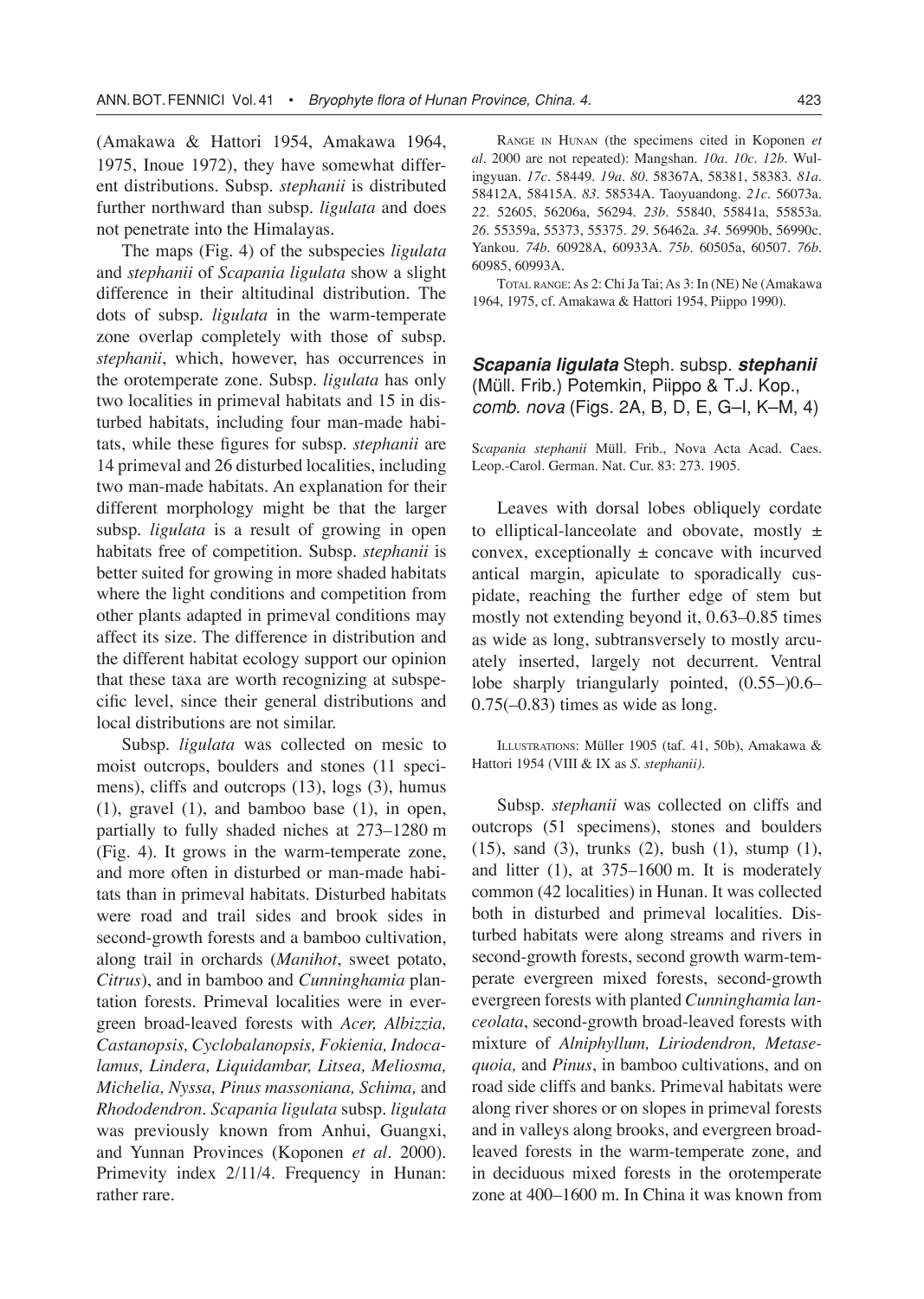

**Fig. 3.** Scapania griffithii. — **A**: Perianth mouth, mod. dentata. — **B**: Sector of perianth mouth from **A**. — **C**: Sector of postical margin of ventral lobe, medially. — **D**: Median cells of ventral lobe. — **E**: Gemmae. — **F** and **H**: Leaves on stem, antical aspect. — **G**: Leaf on stem, postical aspect. — All drawn from M.-Z. Wang 7060 (LE). Scale bars: a: 0.4 mm (**A**, **F**–**H**). b: 40 mm (**B**–**E**).

Anhui, Fujian, Guangdong, and Jiangxi Provinces (Koponen *et al.* 2000). Primevity index 14/26/2. Frequency in Hunan: moderately common.

RANGE IN HUNAN (specimens cited in Koponen *et al*. 2000 are not repeated): Mangshan. *3b. 5. 7c*. *7d. 7e.* 50634. *9a.* 49225. *10a.* 50814a. *12a. 12b.* 50577a. Wulingyuan. *15c. 16c. 16d. 17b.* 52425a. *18a.* 52954a, 58583A, 58586A. *18b.*  52600a. *18c.* 53003a. *18d*. *18e. 19a*. *19b. 19c.* 51800. *19d. 84*. 58551a. Taoyuandong. *20a.* 57962, 56822. *21a*. 48543c. *21b*. 55119, 57951, 57954b. *23b*. 58898. *24.* 56282. *25a*. 56169a, 56170. 27. 55046a, 55213. *28*. 55323. *34.* 57028a. *36.* 57134. *37.* 56710. Badagongshan. *39a*. 50538a. *43*. 48423a, 54890. *45*. 55565a. *55a*. 54345. *55c*. 58770A. Yankou. *74c.* 61125. *75b.* 60506a*. 79a.* 60637A. *79b*. 60601A, 60603A.

TOTAL RANGE: As 2: Chi Ja Ko Tai (Amakawa & Hattori 1954, Hong 1966, Piippo 1990).

#### **Doubtful record**

#### **Scapania griffithii** Schiffn. (Fig. 3)

Österr. Bot. Z. 49: 204. 1899. — LECTOTYPE: India. Darjeeling 1894, *rev. L. Stevens, n. 904* (G-008172).

*Scapania griffithii* was reported by Nicholson (1930) from SW Hunan: Yün-shan bei Wukang, 950–1200 m, 7.8.1917–25.6.1918 *Handel-Mazzetti 12215*. The specimens were unavailable for study.

Taking into account that Hunanese plants of *Scapania ligulata* frequently develop 2-celled gemmae, their confusion with *S. griffithii* seems possible. Typical *S. griffithii* apparently occurs only in the Himalayan region and adjacent territories. Its record from Taiwan (Inoue 1972) is very doubtful. Studied material from Taiwan identified by Inoue as *S. griffithii* (*Koponen 18152a,* H) much resembles his illustration of this species (Inoue 1972: fig. 3: 6–10). It may represent an abnormal form of *S. glaucoviridis* Horik., phenotype of *S. parvitexta* Steph. (mod. *leptoderma-acutiloba*) rather than *S. griffithii.* Taiwanese plants are distinct from *S. griffithii* in having small, at most 22 ¥ 7.5 mm, gemmae and would be assigned to *S. parvitexta s. lato* (Potemkin 2002) rather than to *S. griffithii,* similar forms of which develop very diagnostic, large (ca.  $30-40 \times 10-14$  mm), and narrow (mostly 2.6–3.0 as long as wide), chiefly bacilliform (with subparallel longitudinal walls and broadly rounded ends) gemmae, with the cell lumen homogeneous and filled with yellowishgreen substances (Fig. 3E). For a detailed description of *S. griffithii, see* Srivastava and Srivastava (1994).

## **Discussion**

#### **Phytogeography**

The bryophytes of Hunan can be divided into different flora elements based on their ranges.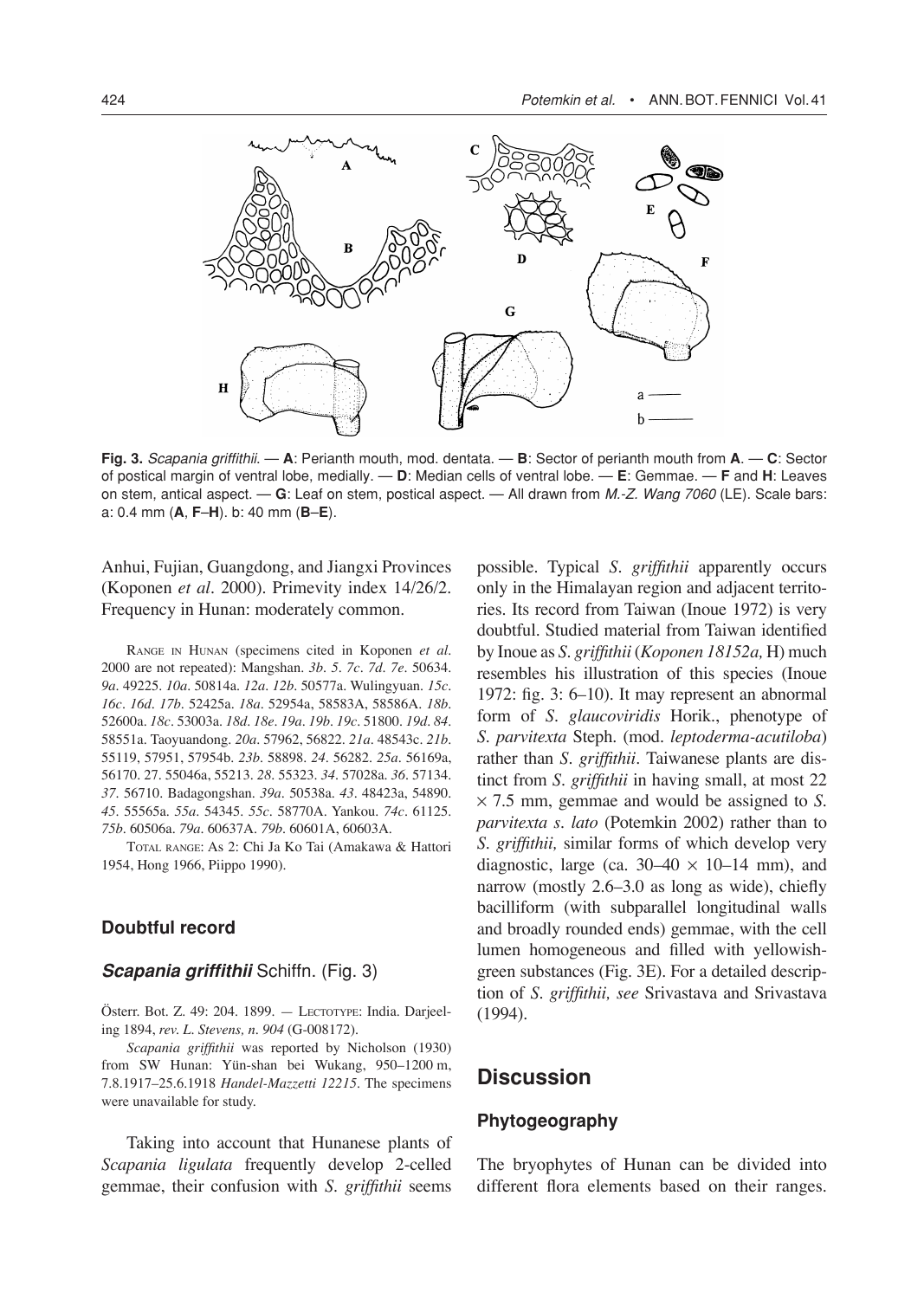

**Fig. 4.** Altitudinal ranges of Diplophyllum serrulatum, D. taxifolium, Scapania ciliata, S. koponenii, S. ligulata subsp. ligulata and subsp. stephanii in Hunan. The diagonal line indicates the upper border of the warm temperate (= meridional) zone, which is at the same time the lower border of the orotemperate zone.

Koponen *et al*. (2004) discussed the naming of such elements in detail. The present six taxa belong to three different elements (Fig. 4).

### Holarctic, continuously or discontinuously circumpolar, boreal to temperate element

*Diplophyllum taxifolium* belongs to this flora element with widely ranging taxa. Its rarity in Hunan can be explained by the fact that it is there on the southern limit of its distribution area.

Southeast Asian temperate to warm-temperate element

*Diplophyllum serrulatum*

### *Scapania ciliata S. ligulata* subsp. *ligulata S. ligulata* subsp. *stephanii*

The species in this element have their distribution within the temperate and warm-temperate zones in China, Japan and Korea. *Diplophyllum serrulatum* and *S. ligulata* subsp. *stephanii* have such ranges. Some bryophytes of this element extend their range to Russian Far East or to the Himalayas, and they may have disjunct localities in the mountains of the Philippines, Vietnam, or Thailand. Of the present taxa *Scapania ciliata* and *S. ligulata* subsp. *ligulata* have such ranges. In Hunan *S. ciliata* and *S. ligulata* subsp. *stephanii* occur both in the warm-temperate and orotemperate zones, while most of the localities of *Diplophyllum serrulatum* and *Scapania ligu-*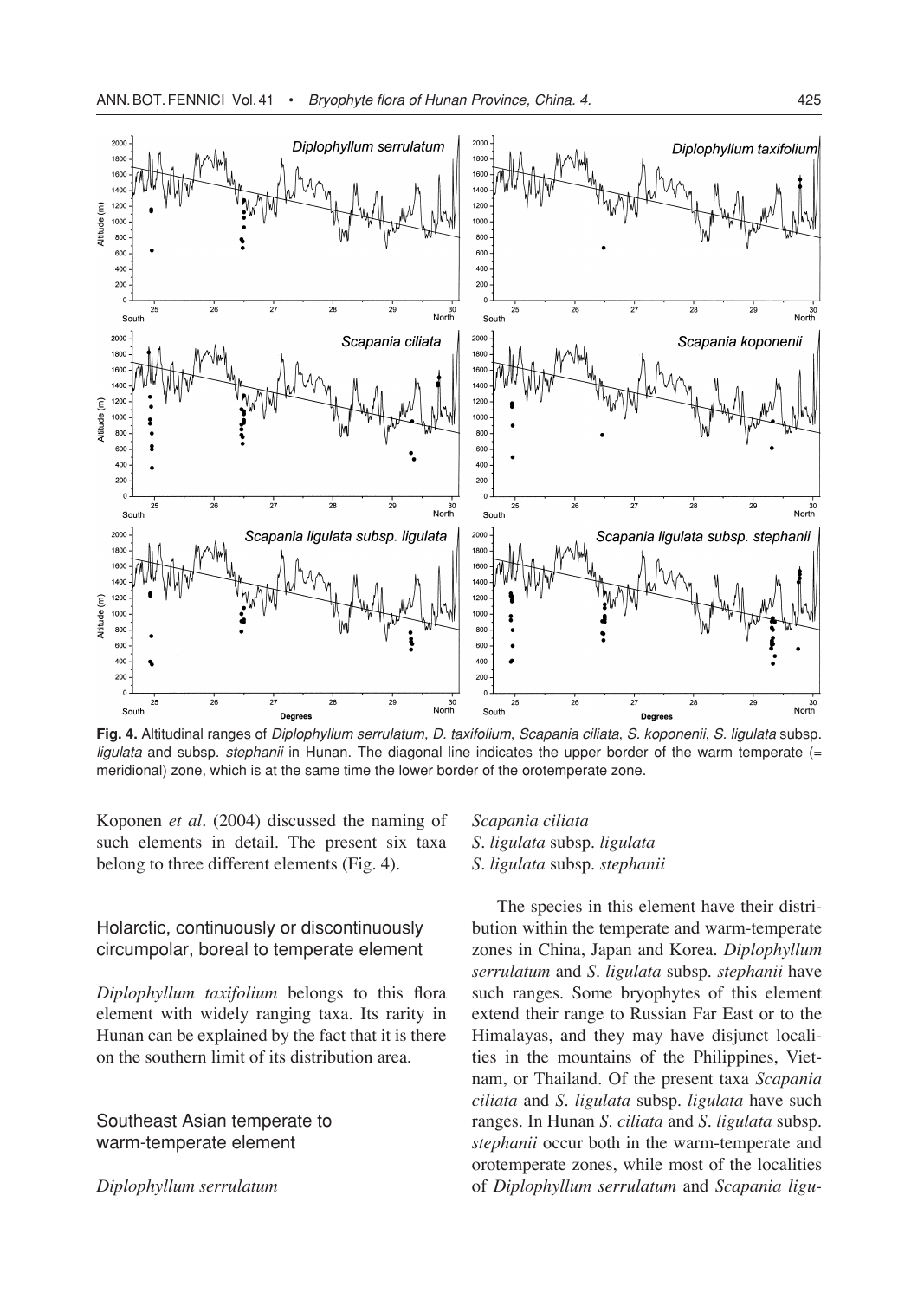*lata* subsp. *ligulata* are in the warm-temperate zone. The altitudinal ranges in Hunan of all these taxa are accordant with their general ranges (*see* Koponen *et al.* 2004).

#### Taxon endemic to China

*Scapania koponenii* is until now known only from China. On the basis of its altitudinal range there it may be possible to find it in the neighbouring "second step" provinces in warm-temperate environments.

#### **Frequency and human influence**

In Table 1 the present taxa are arranged according to their general frequency in Hunan and their presence in man-made habitats (cf. Koponen *et al.* 2004).

Species of group 1 are rare in Hunan and they were not collected in man-made habitats. They are about equally frequent in primeval and in disturbed sites. *Scapania ligulata* subsp. *ligulata* of group 2 was collected less often in primeval sites than in disturbed and man-made sites. This may indicate that it can grow in more open and drier habitats than *S. ciliata* and *S. ligulata* subsp. *stephanii*. The taxa mentioned last were equally common both in primeval and in disturbed forest sites, but rarer in man-made habitats.

Koponen *et al.* (2004) concluded that the majority of Hunanese bryoflora can survive in habitats of moderate human activity rather well.

The present set of species shows a similar tendency. However, half of the six taxa were not collected in sites classified as man-made habitats and two others, *S. ciliata* and *S. ligulata* subsp. *stephanii*, are rarer in such habitats than in primeval or disturbed sites. This is partly explained by their substrate ecology. The taxa are all rather strictly saxicolous. Cliffs, rocks, and stones are rather stable substrates, and these species clearly can survive a temporary opening of habitat, such as is caused by logging, but they can only rarely survive a constant and continuing lack of shading by woody plants.

#### **Acknowledgements**

Prof. Daniel H. Norris is thanked for checking the language, Prof. Jiri Váňa for proposing corrections to the text, and Mr. Juhana Nieminen for helping us with GIS.

# **References**

- Amakawa, T. 1964: A short revision of Himalayan *Scapania* (Hepaticae). — *J. Hattori Bot. Lab.* 27: 1–19.
- Amakawa, T. 1971: Scapaniaceae. In: Hara, H. (ed.), *Flora of Eastern Himalaya, 2nd report*. *Hepaticae* (compiled by S. Hattori): 222–240. Univ. Mus., Univ. Tokyo.
- Amakawa, T. 1975: Scapaniaceae. In: Ohashi, H. (ed.), *Flora of Eastern Himalaya, third report*. *Bryophyta. Anthocerotae & Hepaticae* (compiled by S. Hattori): 206–240. Univ. Mus., Univ. Tokyo.
- Amakawa, T. & Hattori, S. 1953: A revision of the Japanese species of Scapaniaceae. — *J. Hattori Bot. Lab.* 9: 45–62.
- Amakawa, T. & Hattori, S. 1954: A revision of the Japanese species of Scapaniaceae II. — *J. Hattori Bot. Lab.* 12: 91–112.

| <b>Table 1.</b> The Hepaticae taxa arranged according to the human influence of the habitats and general frequency. 1   |
|-------------------------------------------------------------------------------------------------------------------------|
| $=$ ± primeval forests (45 sites). 2 = disturbed or secondary forest (65 sites). 3 = man-made habitats (36 sites). The  |
| frequency is counted for each of these habitats. $4 =$ total frequency in Hunan (146 sites). Frequency classes: $rr =$  |
| very rare, r = rare, st r = rather rare, $p$ = moderately common, st fq = rather common. Substrate: $c$ = cliff, stone. |
|                                                                                                                         |

|                              |       |       | 3    |      | Substrate |
|------------------------------|-------|-------|------|------|-----------|
| Group 1                      |       |       |      |      |           |
| Diplophyllum taxifolium      |       |       |      |      | С         |
| D. serrulatum                | st r  |       |      |      | r.        |
| Scapania koponenii           |       |       |      |      |           |
| Group 2                      |       |       |      |      |           |
| S. ligulata subsp. ligulata  |       | st r  | st r | st r | r.        |
| S. ligulata subsp. stephanii | st fa | st fa |      | b    | C         |
| S. ciliata                   | р     | р     |      |      |           |